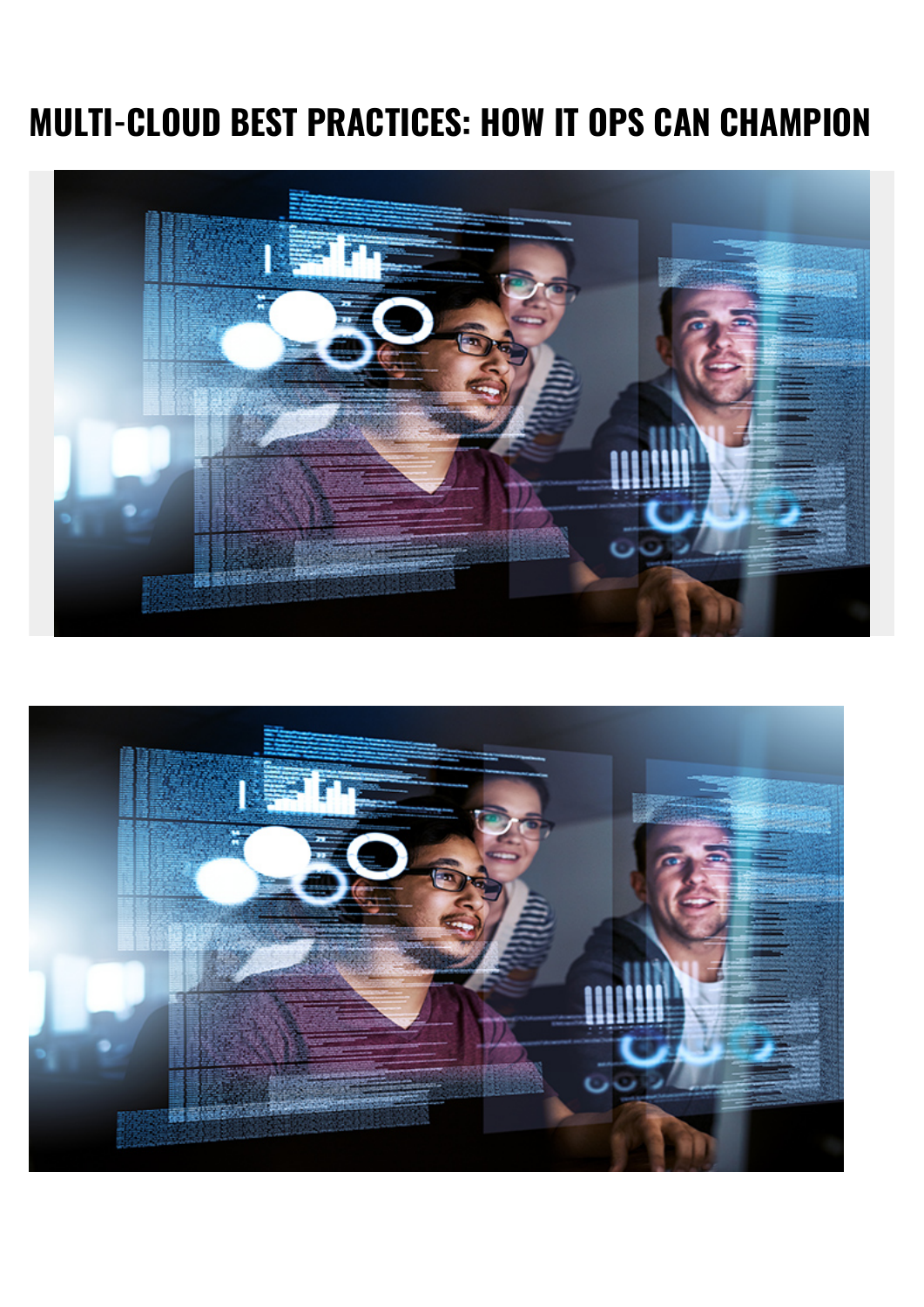## **Clouds—A playing field for innovation**

For years, we've been innovating with cloud technologies. Within minutes we spin up infrastructure that is publicly accessible to users across the globe for just about any web-based application or service.

The promise of agility and lower cost drives many innovators to self-provision cloud resources instead of going through the dedicated IT operations processes in place. Upper management often drives innovation and rewards this behavior when it goes well. When IT operations processes are left by the wayside though, what's the risk?

### **My cloud story**

For my role in technical marketing at BMC, I need to have environments to test and demo our solutions as they are being released more frequently—*and in some cases*—continuously. We have a dedicated team that can spin up infrastructure to support this. However, for one of my smaller projects, having to go through that process did not seem as efficient as using Amazon Web Services (AWS) or Microsoft Azure. I was able to start my project right away at no initial cost. I also had a hunch that as it got underway and incurred expenses, it would be at a lower cost overall for the company. We ultimately used my team member's corporate credit card to submit for expenses.

#### **What's to lose?**

At any large company, a lot of other folks are probably doing the *same thing* and going directly to a public cloud for a relatively small amount of resources. This can generate large surprises with material consequences. I must admit that in my case, there were times that I did not check on the state of my running instances. I had stuff consuming data and resources in the cloud that was not necessary, especially after trade shows were over. Stay tuned for a future post on how we are managing this companywide to enable fast access to resources while controlling costs.

For today, lets consider how IT Operations can champion innovation like this on the edges within the management and oversight of infrastructure and operations (I/O).

### **IT Operations as multi-cloud champion**

Some innovators might argue that IT Operations might not be best suited to champion multi-cloud initiatives inspired by innovation. Before weighing in on the discussion, consider what championing would mean in a multi-cloud playing field and then be the judge. Here are just a few ways that IT Operations can help:

- *Planning*—IT Operations can have a companywide view of all the cloud resources being utilized, or planned for utilization, along with their associated costs. In a best case, they would be able to simulate usage from various deployment options. The options could include virtualization on premises, or private cloud, or public cloud. This data would then inform decisions and align resources with business goals instead of just following hunches. This information might help prevent folks like me from going out on our own. Partnering with IT Operations and getting these more responsive insights helps us make better decisions.
- *Optimization*—With central IT Operations as the referee or overseer of cloud resources, infrastructure can be optimized to fit the workload. Without jeopardizing performance, idle and